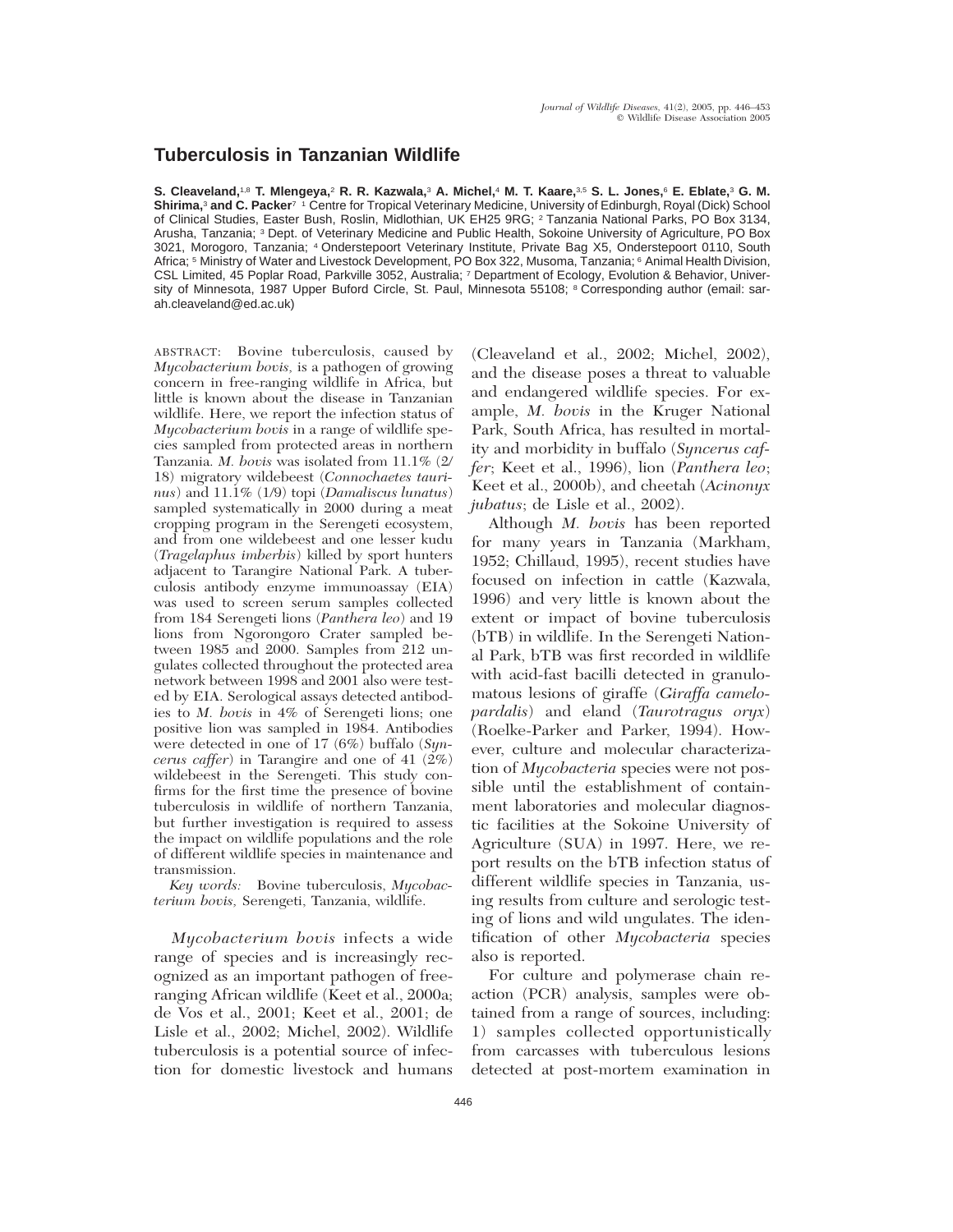

FIGURE 1. Map showing location of study sites in northern Tanzania, including the three hunting camps, Winget, Intercon, and Mdori (black circles), Game Reserves (GR), and National Parks (NP). The Ngorongoro Crater is represented by the large open circle.

the Serengeti National Park between 1999 and 2001 (33°50' to 36°E, 1°30' to 3°7'S) (Fig. 1); 2) pooled samples of lung and retropharyngeal, mediastinal, mesenteric, and prescapular lymph nodes from wildebeest (*Connochaetes taurinus*) and topi (*Damaliscus lunatus*) killed during local meat cropping programs in the Ikorongo–Grumeti Game Reserve, adjacent to the Serengeti National Park, in  $2000$   $(33°57'$  to  $34^{\circ}52'E$ ,  $1^{\circ}50'$  to  $2^{\circ}13'S$ ) (Fig. 1); and 3) samples of lung and retropharyngeal, mediastinal, mesenteric, and prescapular lymph nodes showing gross visible lesions collected from animals killed by sport hunters in areas adjacent to Tarangire National Park and in Monduli and Longido hunting areas in northern Tanzania between 1999 and 2001 (Fig. 1). Samples from all wildebeest and topi sampled at Ikorongo–Grumeti Game Reseve were cultured irrespective of whether visible lesions were observed. Lesions in hunterkilled animals were detected by game skinners who had been trained in meat inspection by SUA staff.

Samples were stored at  $-20$  C, transported to the laboratory in cool boxes, and processed according to the Scottish Mycobacterium Reference Laboratory proto-

col (Watt et al., 1993). After neutralization, sediments were inoculated onto two slants of Lowenstein–Jensen medium, one containing pyruvate and one containing glycerol. Cultures were incubated at 37 C for a maximum of twelve weeks and positive cultures subcultured onto the same type of medium for identification by growth characteristics and standard biochemical tests. A proportion of culture-positive samples were tested using PCR to differentiate *M. bovis* from other species in the *M. tuberculosis* complex.

A tuberculosis antibody enzyme immunoassay (EIA) (CSL Limited, Melbourne, Victoria, Australia) was carried out on serum samples collected from: 1) ungulate species sampled for rinderpest surveillance activities and as part of the year 2000 Ikorongo–Grumeti meat cropping program (Table 1), and 2) 184 Serengeti lions (*Panthera leo*) and 19 lions from the nearby Ngorongoro Crater collected between 1984 and 2000 as part of long term ecological and epidemiological studies. Samples collected between 1984 and 1993 were part of a genetic survey and thus constitute a random sample with respect to tuberculosis. Beginning in 1994, additional samples were collected from individuals showing clinical signs of disease as part of a veterinary surveillance program conducted by Tanzania National Parks.

The procedures for preparing the tuberculosis EIA materials are described by Jones et al. (1992). Briefly, antibodies in undiluted sera were allowed to react simultaneously with MPB70 (Fifis et al., 1989) antigen (5  $\mu$ g/mL) bound onto microtiter plates and with conjugate (MPB-70 labelled with horseradish peroxidase) in the liquid phase for 60 min at room temperature. Following removal of unbound material by washing and incubation with enzyme substrate (30 min), color development was measured spectrophotometrically. All sera were assayed in duplicate, and sera rendering a positive result  $(OD > 0.1)$  were subjected to repeat testing for confirmation. Enzyme immunoassay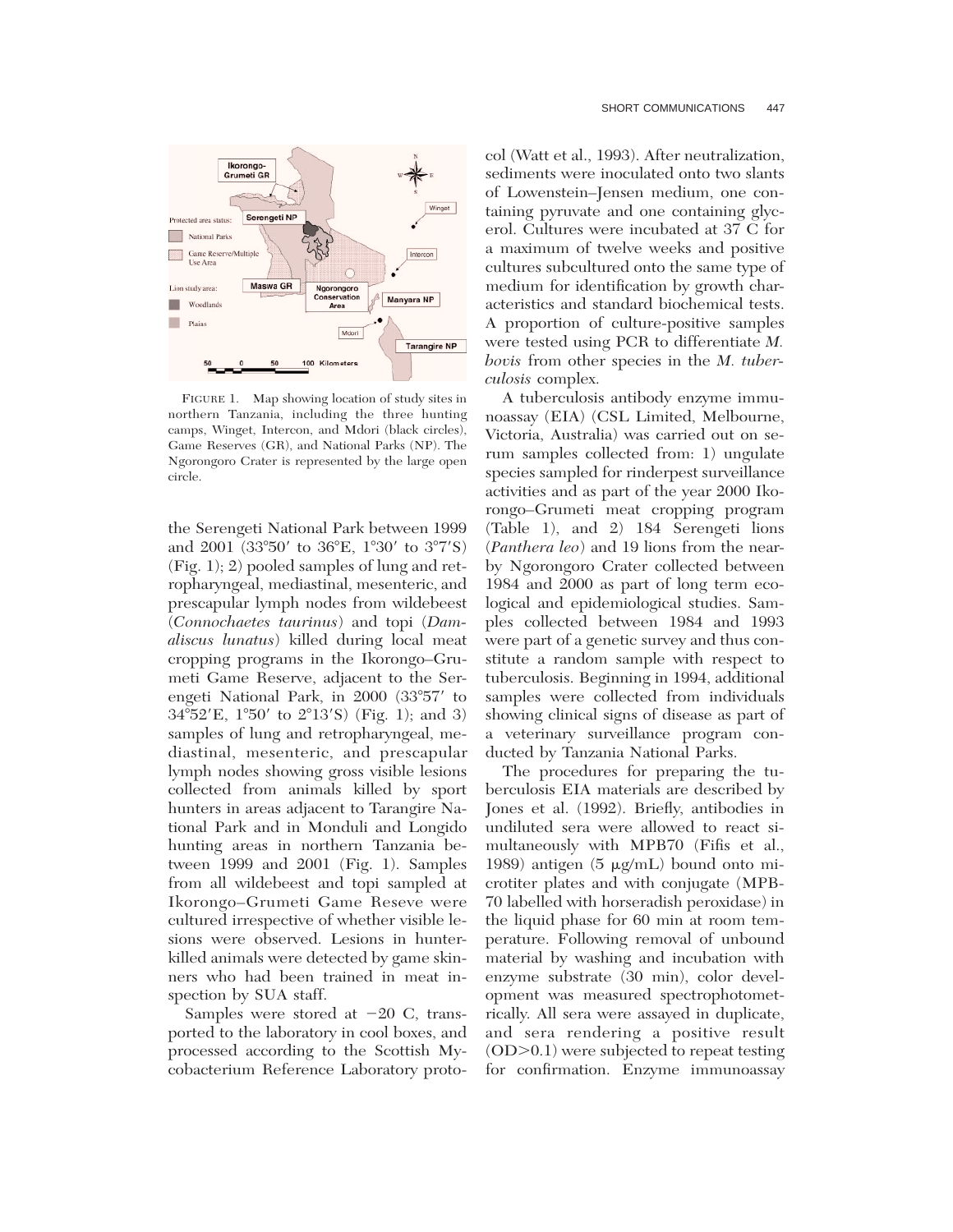## 448 JOURNAL OF WILDLIFE DISEASES, VOL. 41, NO. 2, APRIL 2005

| Species                           | Seren-<br>geti* | Taran-<br>gire | Ruaha | Rung-<br>wa |                | Katavi Mikumi mazi | Mko-           | M <sub>VO</sub><br>wosi | Ugalla | Totals         |
|-----------------------------------|-----------------|----------------|-------|-------------|----------------|--------------------|----------------|-------------------------|--------|----------------|
| Buffalo (Sycerus caffer)          | 30              | 17             |       | 7           | 19             | 10                 | $\mathfrak{2}$ | 9                       | 13     | 107            |
| Wildebeest (Connochaetes          |                 |                |       |             |                |                    |                |                         |        |                |
| <i>taurinus</i> )                 | 41              |                |       |             |                |                    |                |                         |        | 41             |
| Zebra (Equus burchelli)           | 18              |                |       |             |                |                    |                |                         |        | 18             |
| Elephant (Loxodonta africana)     | 3               |                |       |             |                |                    |                |                         |        | 3              |
| Thomson's gazelle (Gazella        |                 |                |       |             |                |                    |                |                         |        |                |
| <i>thomsoni</i> )                 | $\mathbf{2}$    |                |       |             |                |                    |                |                         |        | $\mathfrak{2}$ |
| Hartebeest (Alcelaphus busela-    |                 |                |       |             |                |                    |                |                         |        |                |
| phus)                             | 1               |                |       |             |                |                    | 5              |                         |        | 6              |
| Topi (Damaliscus lunatus)         | 10              |                |       |             |                |                    |                |                         |        | 10             |
| Impala (Aepyceros melampus)       | $\overline{4}$  |                |       |             |                |                    |                |                         |        | $\overline{4}$ |
| Giraffe (Giraffa camelopardal-    |                 |                |       |             |                |                    |                |                         |        |                |
| is)                               | 3               |                |       | 1           |                |                    |                |                         |        | 4              |
| Eland ( <i>Taurotragus oryx</i> ) | 4               |                | 5     |             | $\overline{4}$ |                    |                |                         |        | 13             |
| Lesser Kudu (Tragelaphus im-      |                 |                |       |             |                |                    |                |                         |        |                |
| berbis)                           |                 |                |       |             |                |                    | 1              |                         |        | 1              |
| Roan Antelope (Hippotragus        |                 |                |       |             |                |                    |                |                         |        |                |
| <i>equinus</i> )                  |                 |                | 1     |             | 1              |                    |                |                         |        | $\mathfrak{2}$ |
| Sable Antelope (Hippotragus       |                 |                |       |             |                |                    |                |                         |        |                |
| niger)                            |                 |                |       | 1           |                |                    |                |                         |        |                |
| Totals                            | 116             | 17             | 6     | 9           | 24             | 10                 | 8              | 9                       | 13     | 212            |

TABLE 1. Geographic origin of ungulate sera analysed for tuberculosis antibodies by EIA.

\* The Serengeti samples include sera collected from the Ikorongo-Grumeti game reserves, which are part of the Serengeti ecosystem.

positive control serum consisted of pooled bovine serum from cattle experimentally infected with *M. bovis* (Fifis et al., 1994). Each EIA assay was valid if  $OD_{450nm}$  of the negative control (pooled normal bovine serum) and positive control were  $< 0.1$  and  $> 0.75$ , respectively.

Individual lions within the Serengeti study area (Fig. 1) have been monitored from birth as part of a long term demographic research program (Packer et al., 1999). For lions sampled outside the study area, ages were estimated from body size, mane development (for males), and nose coloration (Whitman et al., 2004). Ageprevalence curves were calculated to investigate age-related patterns of infection.

*Mycobacterium bovis* was cultured from 2/18 (11%) carcasses of apparently healthy wildebeest, and from 1/9 (11%) topi culled as part of a meat cropping program in the Ikorongo-Grumeti game reserves adjacent to the Serengeti National Park. None of these carcasses showed visible lesions on post-mortem examination carried out by qualified veterinarians. Of the carcasses with gross lesions sampled in the sport hunting camps, *M. bovis* was isolated from one out of three wildebeest and the one kudu (*Tragelaphus imberbis*) from Mdori, adjacent to the Tarangire National Park. No *Mycobacteria* species were cultured from any of the lesion-positive samples collected in the Winget (Longido) or Intercon hunting areas (Monduli District) (Table 2, Fig. 1).

Several *Mycobacteria* species other than tuberculosis were isolated from the Serengeti ungulate samples collected during the meat cropping program. These included *M. terrae,* which was isolated from one wildebeest (5.6%), and *M. phlei* from one topi (11.1%), neither with any apparent clinical or post-mortem signs. In the Serengeti, *M. avium* was isolated from one buffalo, one wildebeest, and one topi. The buffalo had been killed and partly consumed by lions, but showed extensive granulomatous lesions in the cervical lymph nodes. Caseous subcutaneous ab-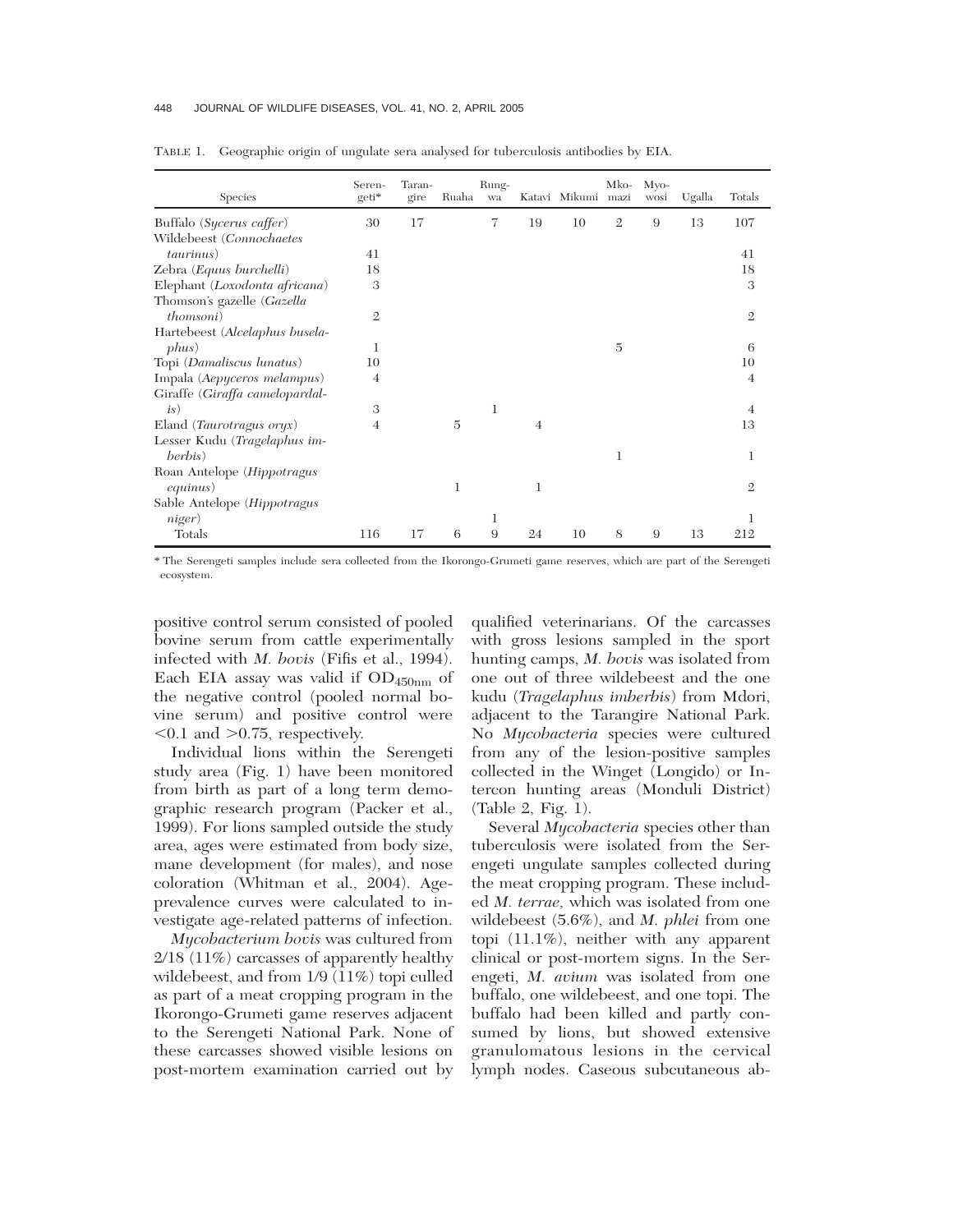| <b>Species</b>                       | Serengeti<br>ecosystem | Winget<br>(Longido) | Mdori<br>(Tarangire) | Intercon<br>(Monduli) |
|--------------------------------------|------------------------|---------------------|----------------------|-----------------------|
| Wildebeest (Connochaetes taurinus)   | $2/18(11\%)$           | 0/3                 | 1/3                  |                       |
| Topi (Damaliscus lunatus)            | 1/9(11%)               |                     |                      |                       |
| Buffalo (Syncerus caffer)            | 0/1                    | 0/1                 |                      |                       |
| Kudu (Tragelaphus spp.)*             |                        | 0/2                 | 1/1                  |                       |
| Thomson's gazelle (Gazella thomsoni) |                        | 0/2                 |                      | 0/1                   |
| Hartebeest (Alcelaphus buselaphus)   |                        | 0/2                 | 0/1                  |                       |
| Other herbivore species#             | 0/1                    | 0/10                |                      |                       |
| Lion (Panthera leo)                  | 0/4                    |                     |                      |                       |
| Total                                | 33                     | 20                  | 5                    |                       |

TABLE 2. Frequency of isolation of *M. bovis* from wildlife samples submitted for culture at Sokoine University of Agriculture.

\* Kudu not distinguished by species.

# Other herbivore species comprise the following: Serengeti: Zebra (*Equus burchelli*) (1); Winget: Eland (*Taurotragus oryx*) (2), Grant's gazelle (*Gazella granti*) (2), Impala (*Aepyceros melampus*) (3), Oryx (*Oryx gazella*) (2), Steinbuck (*Raphicerus campestris*) (1).



FIGURE 2. Seroprevalence of Serengeti lions to the MPB70 antigen in relation to age (a) of individual and (b) year sampled. The solid lines represent animals sampled as part of a genetic study and thus constitute a random sample with respect to tuberculosis. The overall seroprevalence is shown by the dotted lines and includes animals sampled because they were showing clinical signs of disease.

scessation was detected in the nuchal area of the wildebeest, but no visible lesions were seen in any of the lymph nodes.

The five *M. bovis* isolates identified by biochemical tests also tested positive for *M. bovis* by PCR. These isolates all produced a 245bp DNA product from the IS986 insertion sequence but failed to generate a 396bp amplification product from the mtp40 genomic fragment, identifying the strains as *M. bovis* (Sinclair et al., 1995).

Overall, eight of 184 (4%) Serengeti lions were seropositive for tuberculosis (Fig. 2). Although seroprevalence was highest in recent years, the difference was not significant  $(\chi^2=1.69, d.f.=1, p=0.19)$ , with four of 45 (9%) animals seropositive since 1997 and four of 139 (3%) seropositive from 1984–1996. Furthermore, the latter period included six animals that were sampled because they showed obvious clinical signs of disease. Including only those lions sampled "randomly" as part of genetic studies, the seroprevalence was similar in both periods, with one of 39 (3%) seropositive animals detected after 1997  $\bar{(\chi^2=0.58, d.f.=1, p=0.45)}$ . The Ngorongoro lions were all sampled between 1984 and 1991, and none were seropositive. However, with an overall low seroprevalence of 4% in the Serengeti, the sample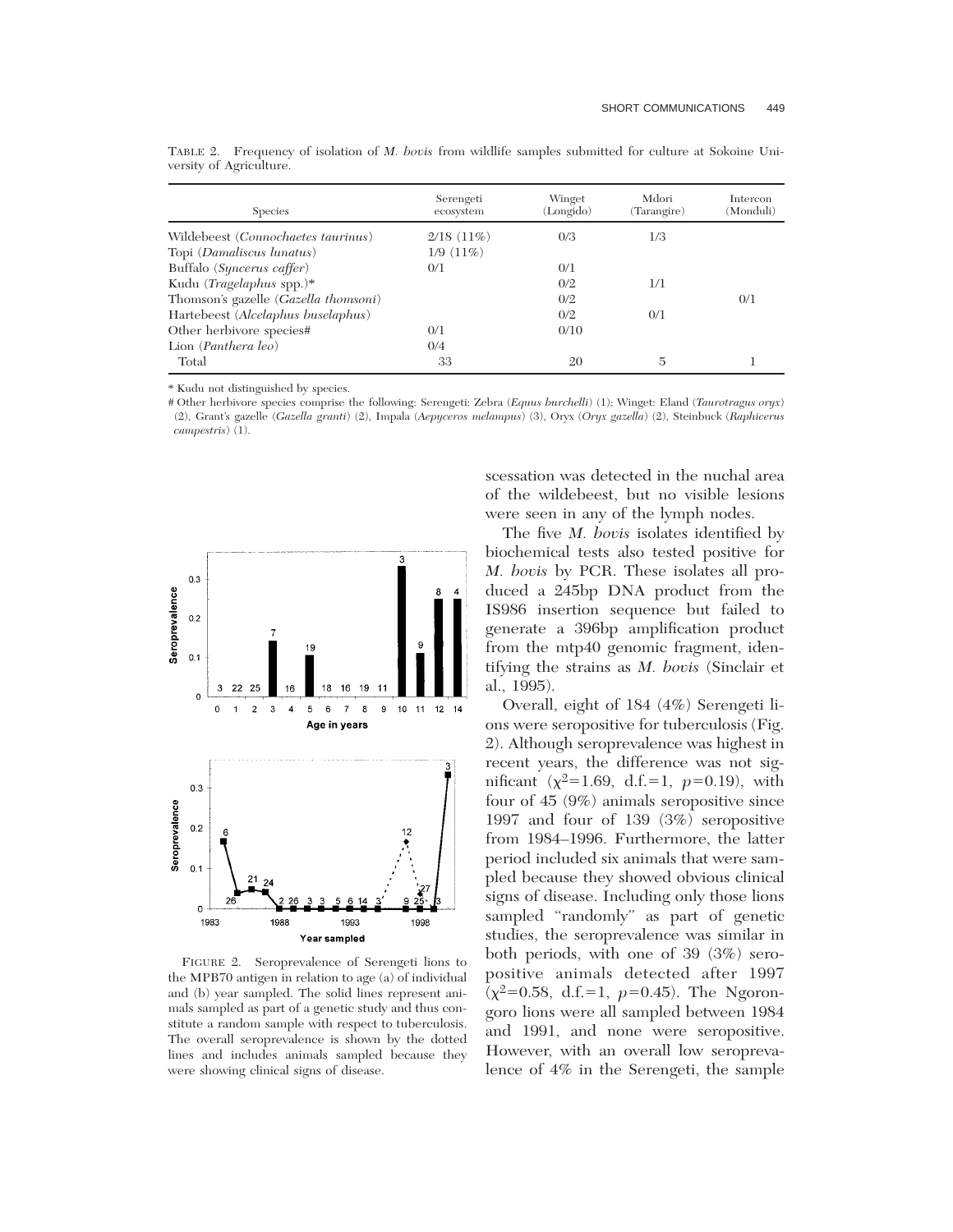size from the Crater population might have been too small to detect positive individuals.

Five of the eight seropositive lions were  $>10$  yrs of age (Fig. 2). Four of the seropositive lions were obviously ill when sampled, and a fifth became ill within 2 months; none of these individuals survived for more than 6 months after sampling. Clinical signs in these individuals included dyspnea, bilateral sub-mandibular swelling, ataxia, hypermetria, and debilitation. The other three all appeared to be in good health when sampled, and their subsequent survival was 6 months, 18 months, and 37 months. Although seropositive animals had somewhat shorter survival than seronegative animals of the same age, the sample size is too small to detect statistical significance.

Only two of 212 (0.9%) ungulate samples were seropositive for tuberculosis, including one of 41 (3%) wildebeest in the Serengeti and one of 17 (6%) buffalo in the Tarangire ecosystem.

This study provides the first confirmation of *Mycobacterium bovis* in Tanzanian wildlife, with infection detected in wildebeest, topi, and kudu. Serological results indicate that buffalo might also be infected with *M. bovis.* Although sample sizes were small, the isolation of *M. bovis* from 11% of culled wildebeest suggests that infection might be widespread because the Serengeti wildebeest population exceeds one million individuals (Tanzania Wildlife Conservation Monitoring, 2000). These infected wildebeest are part of migratory herds that range throughout the Serengeti ecosystem, including the Masai Mara National Reserve, Kenya.

None of the *M. bovis*-infected wildebeest showed detectable lesions at postmortem examination and were therefore unlikely to be excreting high levels of *Mycobacteria* in aerosol, urine, or feces, as has been described for wildlife maintenance hosts of *M. bovis* in other areas (de Lisle et al., 2002). Nonetheless, it is possible that the disease could be transmitted

to carnivores through the consumption of infected tissue. Migratory wildebeest spend considerable periods outside the protected areas of the Serengeti National Park, and transmission of *M. bovis* between livestock and wildlife might also be possible. Intradermal skin testing of Masai cattle has demonstrated a prevalence of bovine tuberculosis of 2% in villages on the southern and eastern Serengeti plains, where wildebeest graze in the wet season (Shirima, unpubl. data).

Serological tests have often been considered too insensitive to detect tuberculosis in cattle as well as in wildlife (Goodger et al., 1994; Costello et al., 1997). It has been shown in previous investigations in the Kruger National Park that the EIA used in this study has a very high specificity and can reliably detect *M. bovis* infection at a population level. Evaluation of this EIA in comparison with bacterial culture and histopathology in buffalo in the Kruger National Park demonstrated a sensitivity of 10.4% and a false positive reactor rate of 1%. In lions, the sensitivity of the EIA was 25% with no false positive reactions in culture-negative specimens (Michel, unpubl. data). Similarly, the EIA detected 27% of deer with gross lesions and culture-confirmed *M. bovis* (Jones, unpubl. data).

Due to the limited and variable sensitivity of the EIA, the true prevalence of infection in different species is difficult to determine, and seroprevalence estimates reported here are likely to provide only an indication of minimum prevalence. Furthermore, the detection of antibodies to the MPB70 antigen indicates exposure to *Mycobacteri*a species in the *M. tuberculosis* complex, but does not discriminate between different species in the group, which is comprised of *M. tuberculosis, M. bovis, M. microti, M. africanum,* and *M. canettii* (Brosch et al., 2002). However, with the isolation of *M. bovis* in common prey species of lions, we consider it likely that seropositivity in lions reflects exposure to *M. bovis* through consumption of infected prey.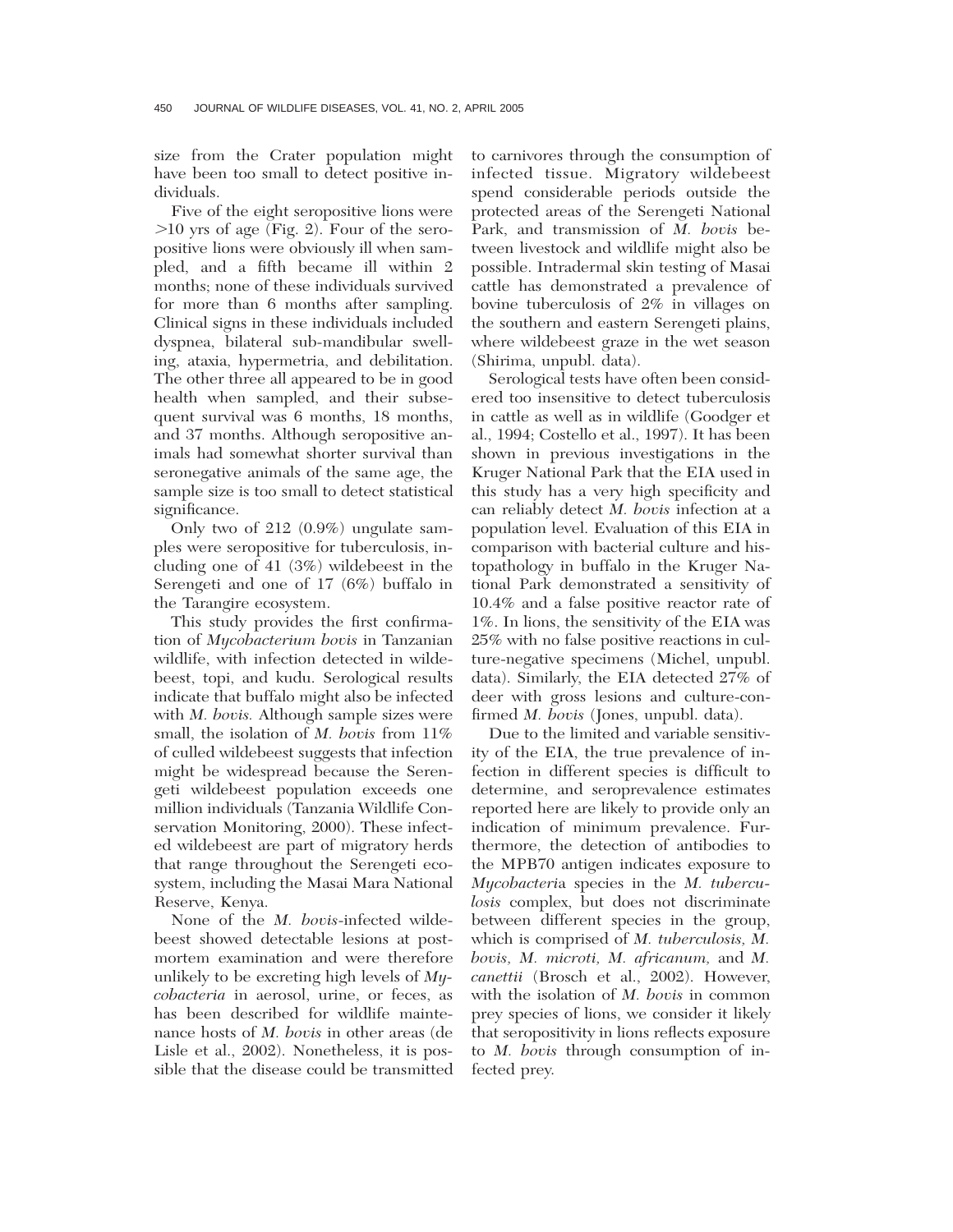Despite the limitations of the EIA, this assay proved a useful tool in this study, indicating, first, the presence of *Mycobacteria* infection in the Serengeti lion population, second, that infection has been present in the lion population since at least 1984, and third, the presence of infection in buffalo (for which culture-positive samples have not yet been obtained).

As with wild ungulates, we do not yet know the impact of tuberculosis on the Serengeti lions. Preliminary data from a study currently carried out in the Kruger National Park indicate that tuberculosis spreads rapidly in lion populations; 90% of lions monitored in an area with a high herd prevalence of *M. bovis* in buffalo have become infected (South Africa Veterinary Foundation, http://www.savf.org. za/rhino.htm). Over 97% of the animals sampled in this study were known to be positive for feline immunodeficiency virus, FIV (Packer et al., 1999). However, FIV is absent in the lions of Hluhluwe–Umfolozi Park (Van Vuuren et al., 2003), yet bTB has caused severe pathology in the HUP lions (Dave Cooper, pers. comm.), suggesting that FIV might not play an important role in the pathogenicity of infection.

Other *Mycobacterium* species isolated from wildlife in this study included *M. avium, M. phlei,* and *M. terrae,* which are in a group described as non-tuberculous mycobacteria. *Mycobacterium avium* can cause clinical disease in some ungulate species (Thorel et al., 2001) and, in this study, was associated with pathology in the infected buffalo in the Serengeti. *Mycobacterium phlei* and *M. terrae* generally are considered non-pathogenic in most species, but in recent studies in Tanzania these *Mycobacteria* species have been associated with granulomatous lesions in both cattle and humans (Kazwala et al., 2002). Transmission of non-tuberculous *Mycobacteria* is generally considered to occur through environmental contamination. However, the isolation of *M. phlei* and *M. terrae* from lesions in the lung and thoracic lymph nodes in cattle raises the

possibility of direct animal-to-animal transmission.

It has been suggested that bTB has the potential to have a major impact on the wildlife of Kruger National Park because it is an alien pathogen that has only recently been introduced into naïve wildlife populations (de Vos et al., 2001). Results from this study indicate that bTB has been present in the Serengeti for several decades, reinforcing earlier findings from Uganda and Kenya, which have demonstrated bTB as a disease problem in buffalo in Uganda (Woodford, 1982a, b) and in baboons (*Papio cynocephalus*) in the Masai Mara, Kenya (Tarara et al., 1985). In southern Africa, livestock and wildlife are usually separated by fences, and the intensive control measures in South African livestock might have limited the opportunities for transmission of bTB to wildlife. In contrast, the continued practice of traditional (fenceless) livestock husbandry in East Africa is likely to have facilitated the spread and establishment of infection in wildlife over a much longer period, perhaps permitting a more stable endemic pattern of infection.

Consumption of infected buffalo is considered the predominant route by which lions in the Kruger National Park become infected with *M. bovis* (Keet et al., 2000b). With *M. bovis* confirmed in the wildebeest population, Serengeti lions also are clearly at risk of infection through eating infected prey. We suggest that bovine tuberculosis has the potential to be a mortality factor in Serengeti lions because seropositivity was associated with clinical signs of disease and shortened survival times in several individuals. However, clinical signs associated with seropositivity were inconsistent with those recorded in tuberculosis-infected lions in the Kruger National Park (Keet et al., 2000b) and this hypothesis can only be examined when post-mortem and culture findings become available for Serengeti lions and the data linked with survival data. Without longitudinal data on known individuals, it is also impossible to assess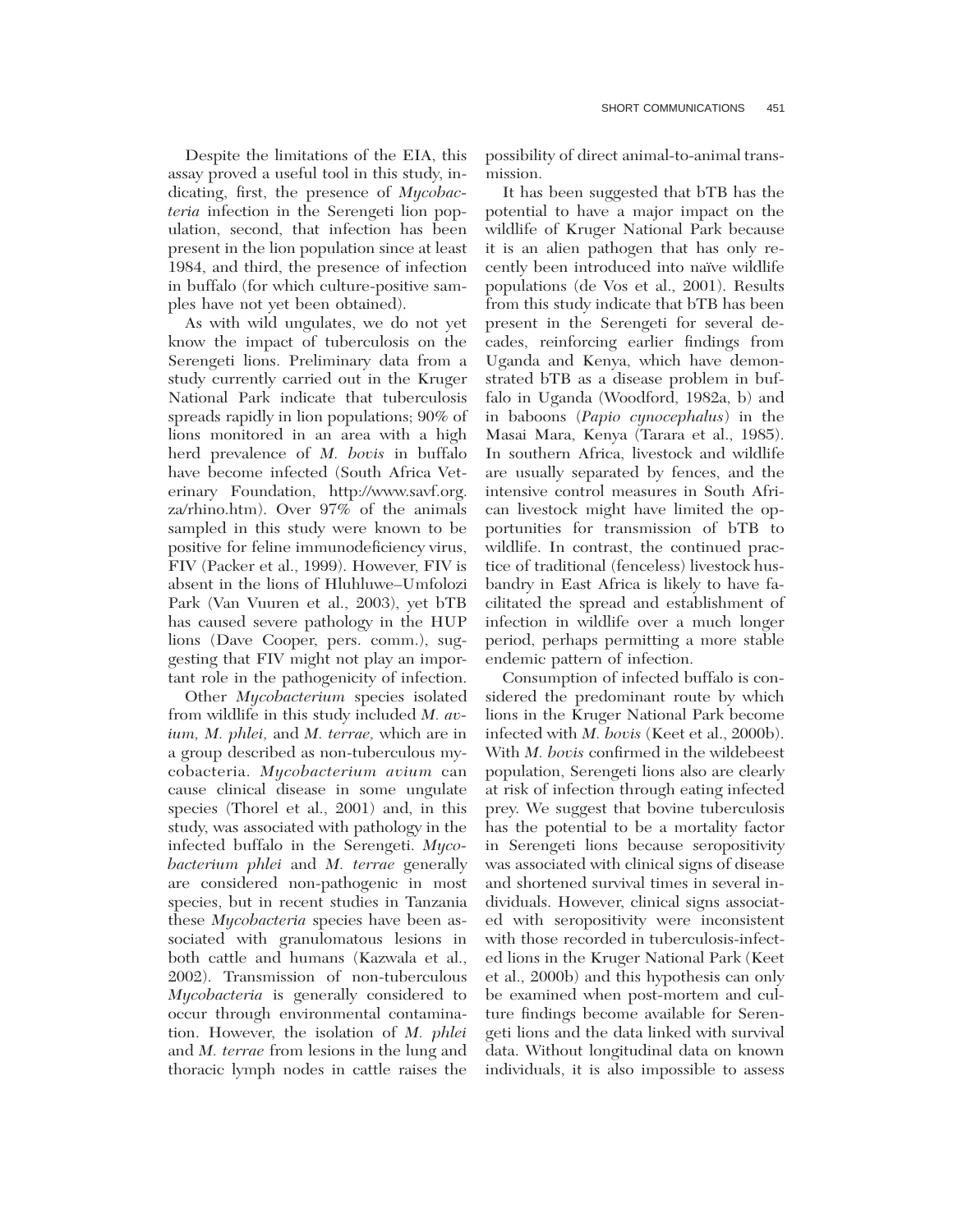the severity of infection in ungulate populations.

In summary, *M. bovis* has been confirmed in a range of wild ungulate species in the Serengeti and Tarangire ecosystems in northern Tanzania. Serological surveys also demonstrate exposure of Serengeti lions to *M. bovis* since at least 1984. The limitations of this data set do not allow an accurate estimate of the prevalence or impact of infection in different species. Further investigation is clearly needed to determine the impact on tuberculosis on wildlife populations in the Serengeti and the role of different species in maintenance and transmission of infection.

We thank the Department for International Development Animal Health Programme (UK) for financial support of this study (Grants R7229 and R7357). E.E. was supported by a grant from the TAN091–SUA–NORAD frame agreement. We would like to thank staff in the Mdori, Intercon, and Winget hunting camps, and field staff of the Serengeti Regional Conservation Programme (SRCP) for assistance with collection of wildlife samples. Mr. C. Luziga provided invaluable assistance with laboratory diagnosis and PCR at Sokoine University of Agriculture.

## **LITERATURE CITED**

- BROSCH, R., S. V. GORDON, M. MARMIESSE, P. BRO-DIN, C. BUCHRIESER, T. GARNIER, C. GUTIER-ERREZ, G. HEWNISON, K. KREMER, L. M. PAR-SONS, A. S. PYM, S. SAMPER, D. VAN SOOLINGEN, AND S. T. COLE. 2002. A new evolutionary scenario for the *Mycobacterium tuberculosis* complex. Proceedings of the National Academy of Sciences 99: 3684–3689.
- CHILLAUD, T. 1995. Regional and Country Status Reports—Africa. In *Mycobacterium bovis* infection in animals and humans, C. O. Thoen and J. H. Steele (eds.). Iowa University Press, Ames, Iowa, pp. 259–310.
- CLEAVELAND, S., R. R. KAZWALA, G. S. MFINANGA, G. SHIRIMA, AND M. SHARP. 2002. Quantifying costs and risk factors of bovine tuberculosis in Tanzania. Report to the Department for International Development, Animal Health Programme, Centre for Tropical Veterinary Medicine, University of Edinburgh, UK. 31 pp.
- COSTELLO E., P. F. O'REILLY, D. K. YEARSLEY, D. P. O'GRADY, L. M. O'REILLY, J. D. COLLINS, M. L. MONAGHAN, AND H. F. BASSETT. 1997. A study of an enzyme-linked immunosorbent assay for the diagnosis of tuberculosis in cattle. Irish Veterinary Journal 50: 35–38.
- DE LISLE, G. W., R. G. BENGIS, S. M. SCHMITT, AND D. J. O'BRIEN. 2002. Tuberculosis in free-ranging wildlife: Detection, diagnosis and management. Revue Scientifique et Technique de l'Office International des Epizooties 21: 317– 334.
- DE VOS, V., R. G. BENGIS, N. P. J. KRIEK, A. MICHEL, D. F. KEET, J. P. RAATH, AND H. F. K. A. HUCH-ZERMEYER. 2001. The epidemiology of tuberculosis in free ranging African buffalo (*Syncerus caffer*) in the Kruger National Park, South Africa. Onderstepoort Journal of Veterinary Research 68: 119–130.
- FIFIS, T., P. PLACKETT, L. A. CORNER, AND P. R. WOOD. 1989. Purification of a major *Mycobacterium bovis* antigen for the diagnosis of bovine tuberculosis. Scandinavian Journal of Immunology 29: 91–101.
- , L. A. GORNER, J. S. ROTHEL, AND P. R. WOOD. 1994. Cellular and humoral immune responses of cattle to purified *Mycobacterium bovis* antigens. Scandinavian Journal of Immunology 39: 267–274.
- GOODGER, J., A. NOLAN, W. P. RUSSELL, D. J. DAL-LEY, C. J. THORNS, F. A. STUART, P. CROSTON, AND D. G. NEWELL. 1994. Serodiagnosis of *Mycobacterium bovis* infection in badgers: Development of an indirect ELISA using a 25 kDa antigen. Veterinary Record 1994: 82–85.
- JONES, S. L., J. C. COX, J. M. SHEPHERD, J. S. ROTH-EL, P. R. WOOD, AND A. J. RADFORD. 1992. Removal of false-positive reactions from plasma in an enzyme immunoassay for bovine gamma interferon. Journal of Immunological Methods 155: 233–240.
- KAZWALA, R. R. 1996. Molecular epidemiology of bovine tuberculosis in Tanzania. PhD Thesis, University of Edinburgh, Edinburgh, UK, 317 pp.
- , G. S. MFINANGA, G. SHIRIMA, S. CLEAVE-LAND, AND M. SHARP. 2002. *Mycobacterium bovis* infection of cattle and man in Tanzania. Report to the Department for International Development, Animal Health Programme, Centre for Tropical Veterinary Medicine, University of Edinburgh, Edinburgh, UK, 14 pp.
- KEET D. F., N. P. J. KRIEK, M.-L. PENRITH, A. MICH-EL, AND H. F. HUCHZERMEYER. 1996. Tuberculosis in buffaloes (*Syncerus caffer*) in the Kruger National Park: Spread of the disease to other species. Onderstepoort Journal of Veterinary Research 63: 239–244.
	- , R. G. BENGIS, D. G. GROBLER, AND A. MICHEL. 2000a. The rise and fall of tuber-